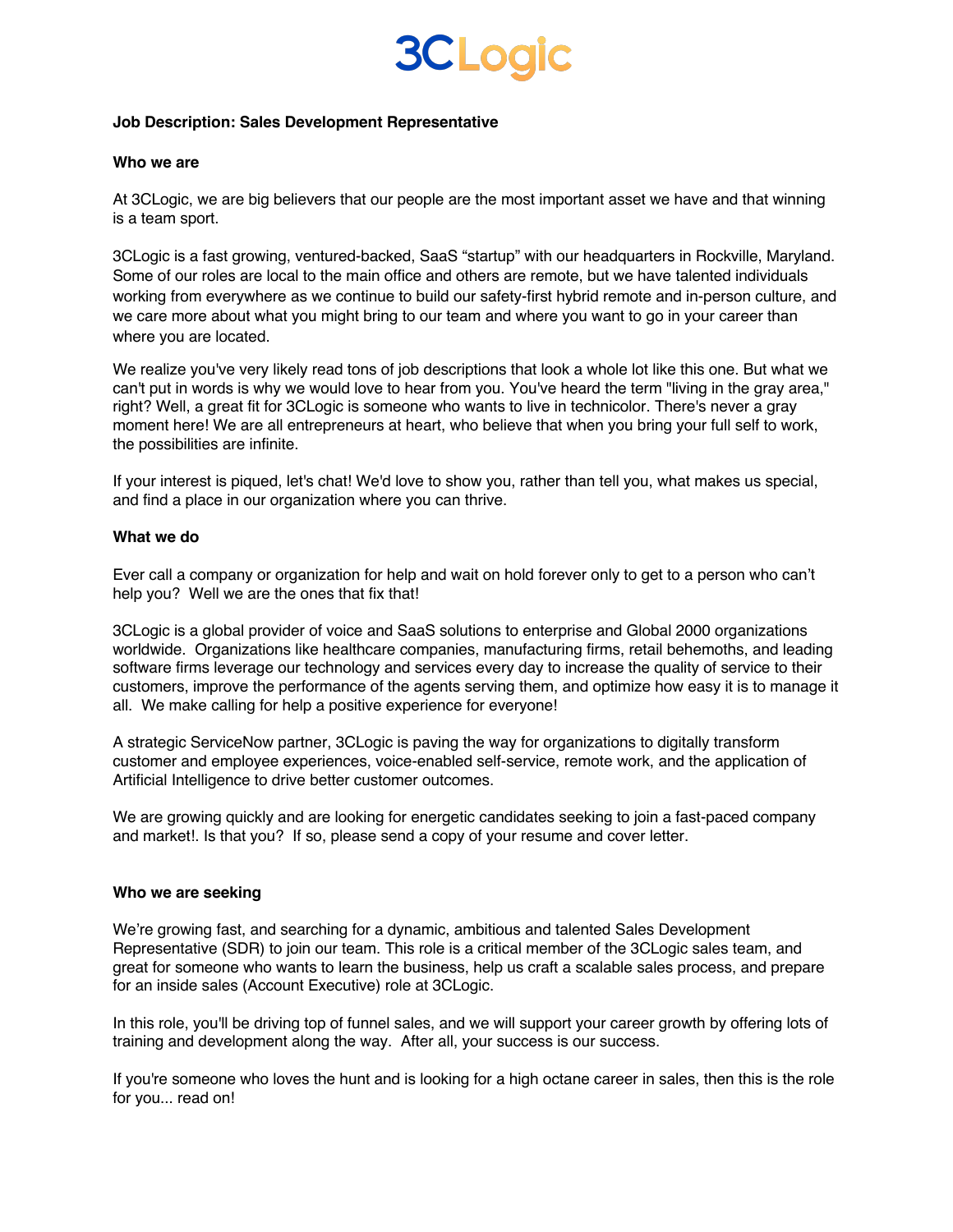# **3CLogic**

#### **Location**

Rockville (Maryland) or remote.

## **In this job you will**

- •Manage Leads Help identify and develop lists of new prospects in both existing and emerging markets, as well as pre-qualify all leads by determining organizational fit, budget level, authority, need and timeline. You will also use HubSpot, Salesforce and a sales engagement platform to identify opportunities and manage your day.
- •Set Meetings In partnership with marketing, you will follow up with those contacts that have submitted inbound lead forms, engaged with outbound email efforts, or webinars to set qualified meetings for Account Executives. You will have a monthly, quarterly and annual goal for meetings as well as quality expectation.
- •Communicate value Become a product expert. Learn our product inside and out and be able to articulate (verbally or written) the features, benefits and most importantly the value to your prospects.
- •Refine process Measure performance, determine what's working and what isn't, and help to refine our sales process. You will provide feedback to the sales team and marketing team to help ensure we're reaching the right people at the right organizations. You'll also work closely with the Account Executives to improve processes and quality of meetings.

## **You're a strong fit for this role if you bring**

- •Preferred 1+ years experience in client facing role, which may include: hospitality, retail sales, cold calling, and/or appointment setting role
- •Ability to make 40+ outbound touch points daily, including calls, targeted emails, and social media outreach (ie: Linkedin) on a daily basis
- Ideally, experience in developing and nurturing your own sales opportunities
- •Strong communication skills, both written and verbal, and the ability to build relationships with prospects
- •Ability to identify prospect needs and pain points and properly position the value of the 3CLogic platform (we'll train you on our value, of course!)
- •An obsession with hitting goals and seeing results whatever it takes!
- •Superior organizational skills
- •Ability to put together a plan, follow through on the plan and assess how to improve
- •Adaptability, and an eagerness to thrive in a fast-paced, dynamic, very high activity sales role
- •Ability to juggle competing priorities effectively and efficiently
- •Like people and get along with others.

## **Skills we love but can also teach you**

- •Experience utilizing CRM (ideally Salesforce Lightning), HubSpot, Zoominfo, and Marketing Automation Systems
- •Experience in SaaS or the enterprise space
- Interest in developing or growing a career at 3CLogic.

#### **\*\*\*Important to Note\*\*\***

- •Are you second guessing applying to this job? Ask yourself this:
	- o Do I work hard?
	- o Am I internally motivated?
	- o Will I do whatever it takes to get my job done?
	- o Do I want to work with a fast-paced and growing company?
	- o Am I organized?